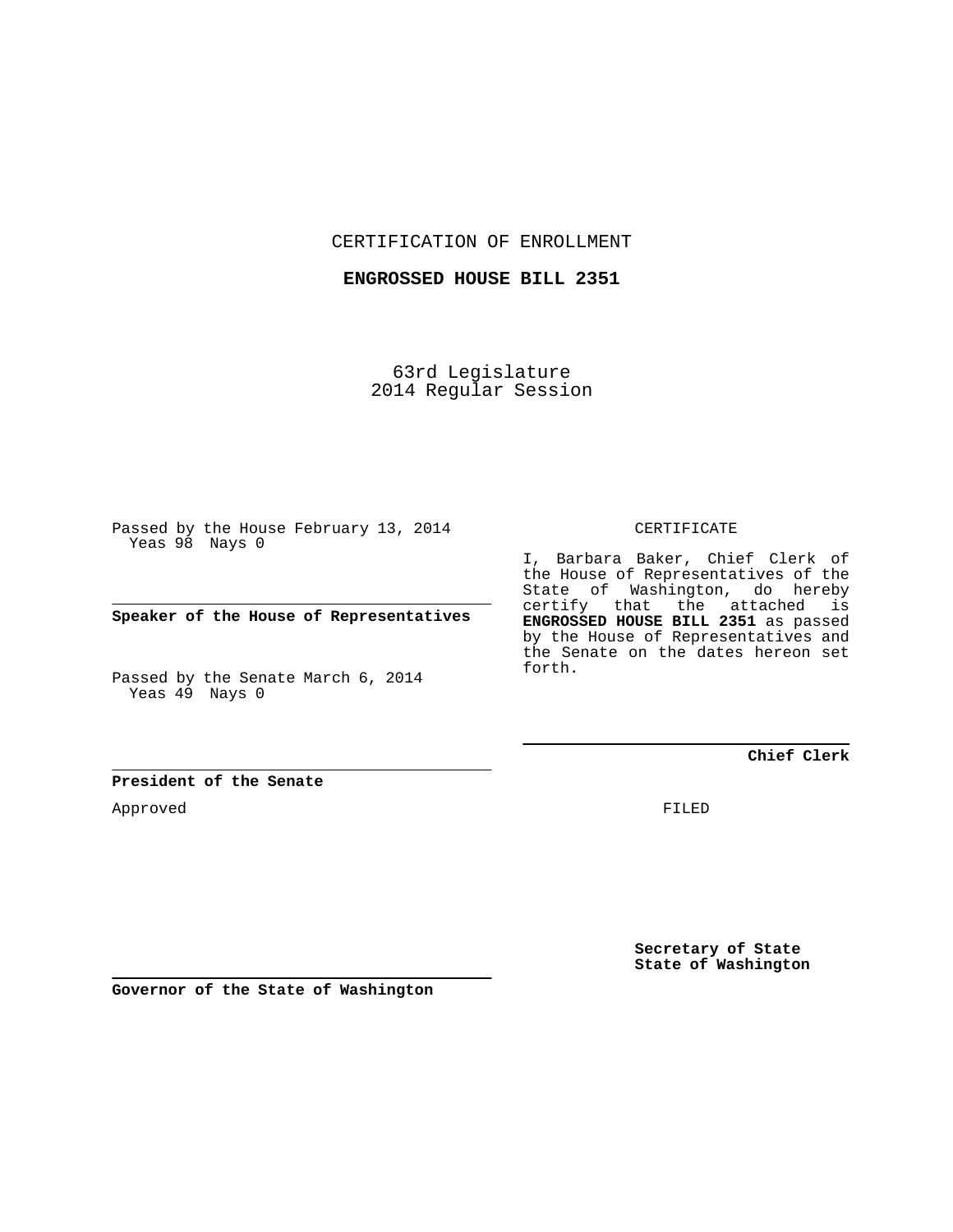## **ENGROSSED HOUSE BILL 2351** \_\_\_\_\_\_\_\_\_\_\_\_\_\_\_\_\_\_\_\_\_\_\_\_\_\_\_\_\_\_\_\_\_\_\_\_\_\_\_\_\_\_\_\_\_

\_\_\_\_\_\_\_\_\_\_\_\_\_\_\_\_\_\_\_\_\_\_\_\_\_\_\_\_\_\_\_\_\_\_\_\_\_\_\_\_\_\_\_\_\_

Passed Legislature - 2014 Regular Session

## **State of Washington 63rd Legislature 2014 Regular Session**

**By** Representatives Tarleton, Harris, Cody, Schmick, Walkinshaw, Riccelli, Ryu, Morrell, Roberts, Zeiger, and Freeman

Read first time 01/16/14. Referred to Committee on Health Care & Wellness.

 1 AN ACT Relating to volunteer health care professionals licensed in 2 a foreign jurisdiction; and adding a new section to chapter 43.70 RCW.

3 BE IT ENACTED BY THE LEGISLATURE OF THE STATE OF WASHINGTON:

 4 NEW SECTION. **Sec. 1.** A new section is added to chapter 43.70 RCW 5 to read as follows:

 6 (1) Persons licensed as health care professionals in another state 7 or territory of the United States or the District of Columbia, but not 8 licensed by a disciplining authority specified in RCW 18.130.040, may 9 practice in this state on a limited voluntary basis only as provided in 10 this section.

11 (2) The volunteer health care professional's license must be for a 12 profession substantially equivalent to a profession regulated by a 13 disciplining authority listed in RCW 18.130.040.

14 (3) At least ten working days prior to the first day of volunteer 15 practice, the volunteer health care professional must submit to the 16 department an attestation that includes, but is not limited to, the 17 following:

18 (a) A confirmation that the health care professional holds an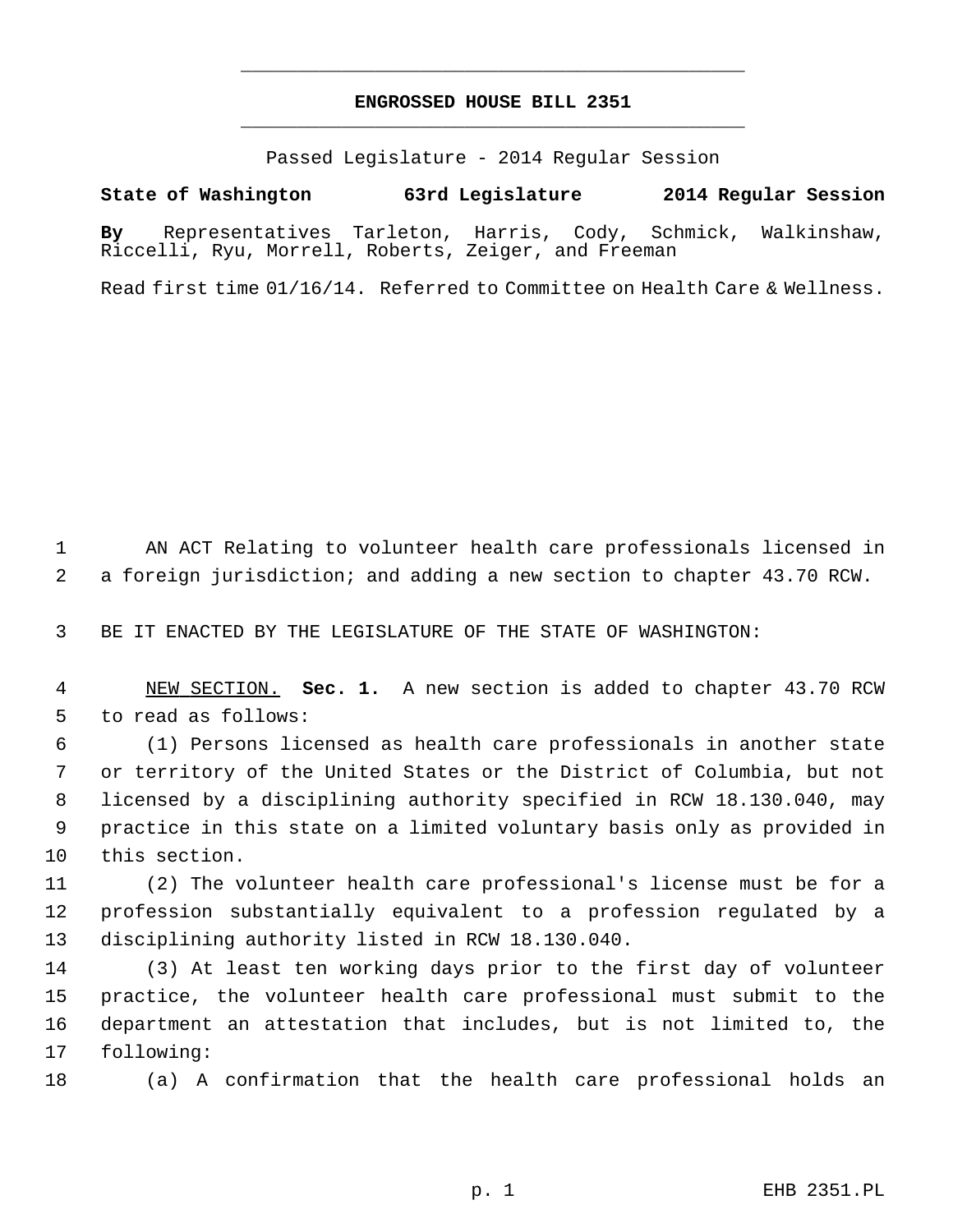1 active license to practice in any state or territory of the United 2 States or the District of Columbia;

 3 (b) A confirmation that the health care professional is not 4 presently subject to any disciplinary action or investigation for 5 criminal or professional misconduct in any jurisdiction;

 6 (c) An acknowledgment that the health care professional understands 7 he or she may perform only within the relevant professional scope of 8 practice permitted under Washington law, or state of licensure, 9 whichever is more restrictive;

10 (d) A confirmation that the health care professional has not 11 volunteered in Washington for more than thirty days in the current 12 calendar year;

13 (e) The contact information of the organization sponsoring the 14 medical clinic or health care event, if any; and

15 (f) Anticipated volunteer practice dates.

16 (4) The attestation must be made on a form established by the 17 secretary.

18 (5) Neither the volunteer health care professional nor the 19 organization sponsoring a medical clinic or health care event, if any, 20 may charge for any time or services performed in Washington. However, 21 organizations sponsoring a medical clinic or health care event may pay 22 or reimburse the volunteer health care professional for actual incurred 23 travel costs.

24 (6) No health care professional permitted to practice in Washington 25 under this section may volunteer more than thirty days in any calendar 26 year.

27 (7) Any organization sponsoring a medical clinic or health care 28 event using the services of any volunteer health care professional 29 permitted to practice under this section must:

30 (a) Independently verify each requirement in subsection (3) of this 31 section for each volunteer health care professional and retain proof of 32 verification for two years after the last day of the medical clinic or 33 health care event;

34 (b) Maintain the health care records of all patients evaluated or 35 treated by a volunteer health care professional in compliance with 36 chapter 70.02 RCW; and

37 (c) Ensure the health care records of all patients evaluated or